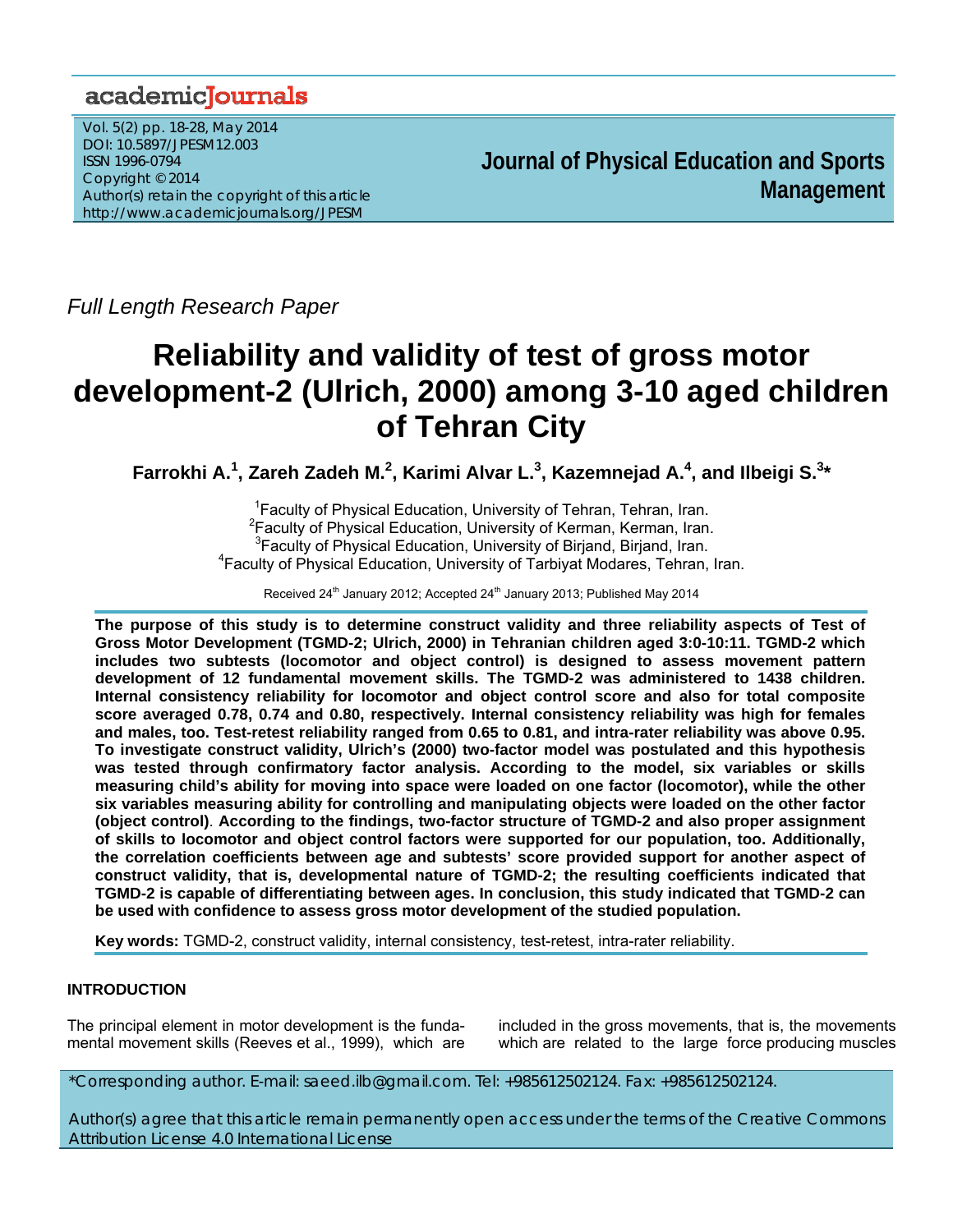function (Thomas and Nelson, 1996). These skills which refer to the purposeful movement patterns include locomotor and object control movements. The locomotor movement patterns include the skills used for the purpose of transporting the body through space, like running and jumping. The object control movement patterns, however, are the skills that involve giving force to object or receiving force from objects, like throwing and catching the ball. These skills develop, in early childhood, as a function of physical maturation and practice and are the prerequisites for games and specialized movements (Gallahue and Ozmun, 2006).

The mastery of certain fundamental movement skills is a prerequisite for daily life functioning and participation in later physical or sport-specific activities. At an early age, gross movement skills are necessary to move, stabilize and control body and objects while exploring the environment. Later in life, well developed gross movement skills help individuals to function more smoothly (Cools et al., 2008). Studies have indicated that inadequate competence in these skill causes lack of success and the feeling of being incapable in games (Vira and Ruadsepp, 2003) which leads to the gradual elimination of physical activity through the life span (Deflandre et al., 2001) and the improper level of physical fitness (Reeves et al., 1999). In addition, children who are weak in these skills cannot easily establish social relations with others and have a higher level of anxiety and lower levels of self-esteem in comparison to more skillful peers (Piek et al., 2006). Also, delay in gross motor development usually is followed by visual perception disorders (Skordilis et al., 2004), dyslexia and linguistic disorder which, if not diagnosed on time, lead to learning and cognitive problems (Merriman et al., 1995). Thus, one aspect of the screening programs in early childhood should be measuring the development of fundamental movements which calls for the existence of standardized tests in this area. These tests can be divided into two categories, each with advantages and disadvantages, the measurement of motor performance quantitatively by speed, distance or number of successful attempts and the measurement of fundamental movement skills qualitatively by criteria for passing or technique components of the movement. In recent years, the most frequently used fundamental movement skills assessment tools with children employ qualitative measures, because the major advantages of qualitative assessment are the information can be used to inform the teacher which specific components of a skill an individual needs to practice, and the assessment can be undertaken in a more meaningful context than quantitative methods (Hands, 2002). In addition, technique components are not fully acquired by preschool, and their performance is easily influenced by testing conditions in quantitative methods. So it is not always valid to use quantitative scales with preschool children. In tests based on pass or fail criteria, however, motor ability is estimated

by a specific performance criterion, movement patterns can be observed in daily life and special measurement tools and conditions are not needed (Goshi et al., 1999).

One of the best known tests in movement assessment area is Test of Gross Motor Development-2 (Ulrich, 2000) designed to measure the development of fundamental movements based on qualitative aspects of the skills in children of 3 to 11, and includes six locomotion skills and six object control skills. According to the author, the test can be used to identify children who are significantly behind their peers in gross motor performance, to plan programs to improve skills in those children showing delays and to assess changes as a function of increasing age, experience, instruction or intervention (Cools et al., 2008).

One of the qualities of a standardized test is validity. A valid test is one that theoretical and empirical evidences confirm the usefulness and appropriateness of interpretations and applications based on the test results (Van Waelvelde et al., 2004). One aspect of validity is construct validity. Construct is the characteristic reflected in the test scores (Burton and Miller, 1998), like intelligence or motor development. Construct validity refers to the extent to which the underlying construct (factors) or trait, claimed to be measured by the test, can be identified (Thomas and Nelson, 1996) and also refers to the extent to which test scores reflect the constructrelated theoretical concept on which the test is based (Saif, 2004). To examine the construct validity, generally hypotheses are generated about the defined constructs assumed to be latent in test performance, and the hypotheses are verified by logical or empirical methods. To identify the number of constructs and the structural model on which the test is based, confirmatory and exploratory factor analyses are used (Ulrich, 2000). In the exploratory factor analyses, using the covariance analyses in the matrix of correlation between the test's measures, the measures that their variations are correlated are grouped as one factor. So, the underlying constructs are extracted and the factorial structure of the test is identified (Sarmad et al., 2004). But, the identified factorial structure is specific to the population the test is designed for. Therefore, the appropriation of the test's factorial structure in a new population is evaluated through confirmatory factor analysis and goodness of fit indexes (Thomas and Nelson, 1996).

The Test of Gross Motor Development was originally developed in the United States for typically developing (TD) children but it has been translated and validated in different countries for children with and without disability. Evidence of the construct validity of the TGMD-2 was reported in its test manual. TGMD-2 was validated on 1,208 American children via exploratory factor analysis using principal component analysis with promax rotation and confirmatory factor analysis with maximum likelihood mode of estimation. Although the exploratory factor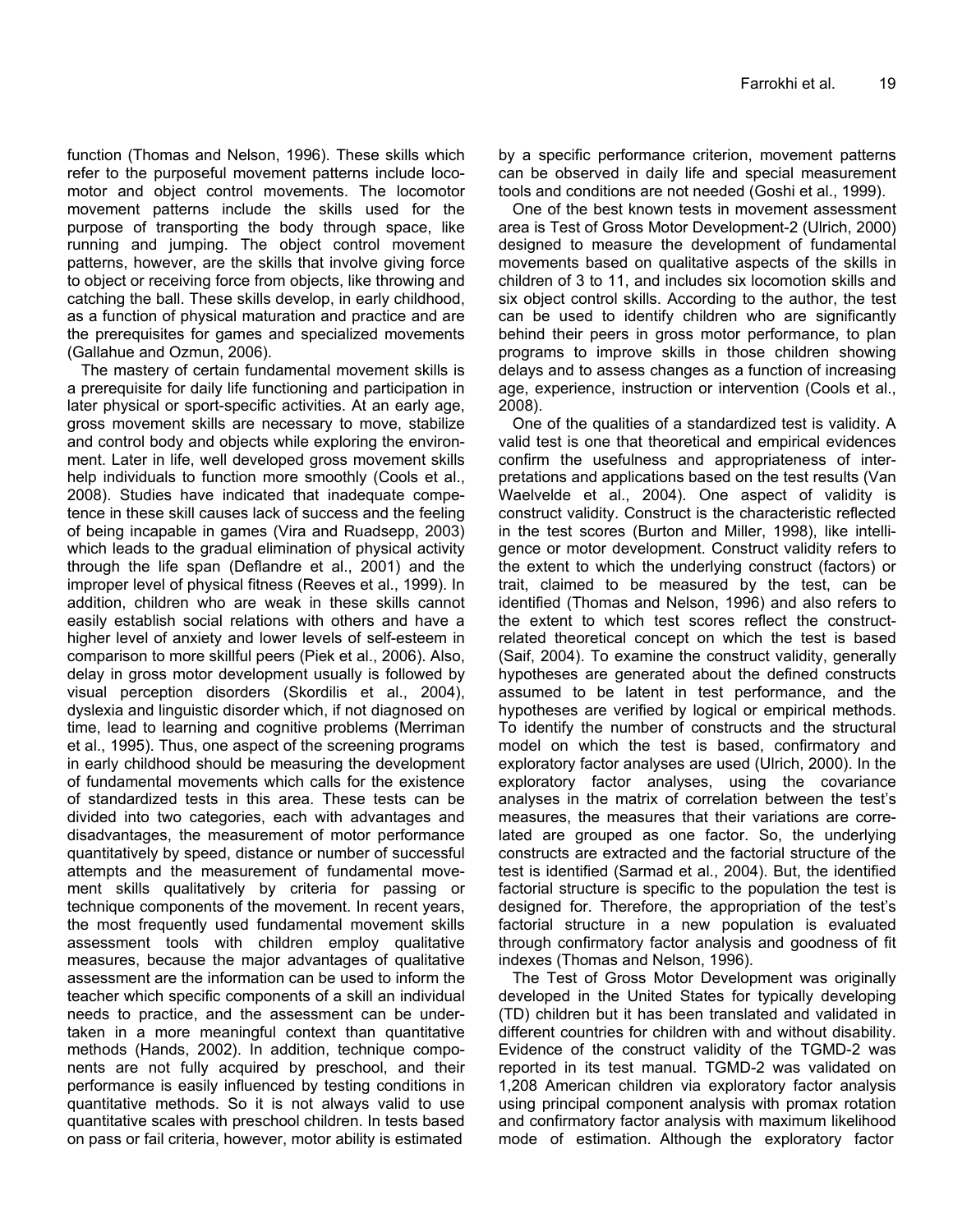analysis results identified two factors of locomotor skills and object control skills, the loadings of two items (Strike and Jump) were unclear. The fit indexes provided by confirmatory factor analysis indicated that the two-factor model of the TGMD-2 produced a good approximation to data; however, the model did not represent a reasonable fit ( $\chi$ 2 = 280.3, df = 53,  $\chi$ 2/df = 5.29). In addition, the level of significance and some fit indexes such as root mean square error of approximation (RMSEA), standardized root mean square residual (SRMR), non-normed fit index (NNFI) and comparative-fit index (CFI), as well as, the path diagram with item loadings and correlation between two factors, provided a better understanding toward the underlying structure of a testing instrument, was not mentioned in the manual (Spessato et al., 2012). Wong (2006) tested 1251 TD Hong Kong Chinese children. A principal axis factor analysis with oblique rotation determined two factors, but five items were loaded on both factors. After eliminating these items progressively and computing additional principal axis factor analyses, the desirable exploratory factor analysis results were two factors with eight items loaded satisfactory on factors suggested by Ulrich (2000). Four two-factor models with 12-, 11-, 9-, and 8-item were tested using confirmatory factor analysis. Although the two-factor model of the TGMD-2 did not represent exact fit, goodness-of-fit indexes supported that the four models were tenable (Wong, 2006). For Brazilian Children Appropriate indices of the confirmatory factorial validity and adequate items correlations with the correspondent subtest were found, that provided reasonable support for the TGMD-2 two factor model (Valentini, 2012).

TGMD-2 has also been used to test children with sensory disability and those cognitively impaired. Satisfactory fit indexes were reported for Flemish children with cognitive disabilities (goodness-of-fit index [GFI] = .88; adjusted goodness-of-fit index [AGFI] = .82) (30) and visual impairment children from Netherlands (RMSEA = 0.07, GFI = 0.85) (Houwen et al., 2010).

Extensive research addressed the influence of age and gender on the proficiency of gross motor skills. It was reported that gross motor skills improved with age (Wong, 2006). So, In addition to factorial structure analysis, the other aspect of construct validity of the tests having construct with developmental nature, such as TGMD-2, is the investigation of age differentiation capability or the score improvement by age increasing (Saif, 2004).Thus, it could be hypothesized that there is a high correlation between the children's test performance and age. One way of establishing a test's construct validity is to study the performances of different groups of individuals on the test (Ulrich, 2000). Apart from age related differences, gender differences in gross motor skill performance have been established in both children and adolescents, with boys achieving higher scores than girls especially in object control skills (Okely and Booth,

2004; Spessato et al., 2012). Then with reference to the literature, it would be expected that boys would obtain higher object control skill scores. Ulrich (2000) indicated that both subtests were strongly related to the chronological age ( $r=0.69$  to 0.72,  $p<.05$  for locomotor;  $r = 0.71$ to 0.75, p<.05 for object control). Ulrich did not report gender differences in the manual but the reported raw score means showed boys did better than the girls on the object control subtest (Ulrich, 2000). Niemeijer (2007) also, observed high correlations between age and subtests total score, ranged .66 to .81, among typically development Dutch children (Niemeijer, 2007). Simons et al. (2007) reported significant but low correlation between the age and object control subtest scores  $(r = 0.25)$  for children with mental retardation; ANOVA also revealed a significant age effect in the object control subtest but not in the locomotor subtest. Significant effect of gender was also observed in object control skills among mental retarded children (Simons et al., 2007). For children with visual impairment, there were significant partial correlations between age and the locomotor  $(r = 0.36, p = 0.002)$ and object control  $(r = 0.53, p < .001)$  subtests. A significant effect for gender in the object control subtest was found, but not in the locomotor subtest (Hands, 2002).

Reliability is the other feature of standardized tests and the prerequisite for validity, that is, an assessment instrument that is not reliable cannot be valid (Saif, 2004). Reliability pertains to repeatability and consistency of test scores. Theoretically, an observed score (*X*) is compromised of an examinee's true score (*T*) and error score (*E*), that is,  $X = T + E$ . Reliability, then, is the degree to which observed test scores match true score. With regard to psychometric definition, reliability is presented in terms of the variance components  $(S_T^2/S_X^2)$ . As the error variance decreases, greater proportion of the observedscore variance accounted for by the true-score variance, and reliability will increase (Burton and Miller, 1998). Thus, reliability reflects the degree to which test scores are free of measurement error or error variance (Thomas and Nelson, 1996).

Measurement error comes from three sources: content and questions, test administration conditions and scoring. To determine the content reliability of a test, internal consistency is examined. Internal consistency refers to the extent of test's item consistency and congruity (Okely and Booth, 2004). The error of administration is estimated through test-retest method. Particularly when the performance is expected not to change during a short time, the stability of performance is investigated during a given time period by test-retest (Saif, 2004). In this method, the test is administered at two different times but with the same conditions and the correlation between two set of scores is reported as "stability reliability" (Wong, 2006). The inter-rater and intra-rater reliability are two ways of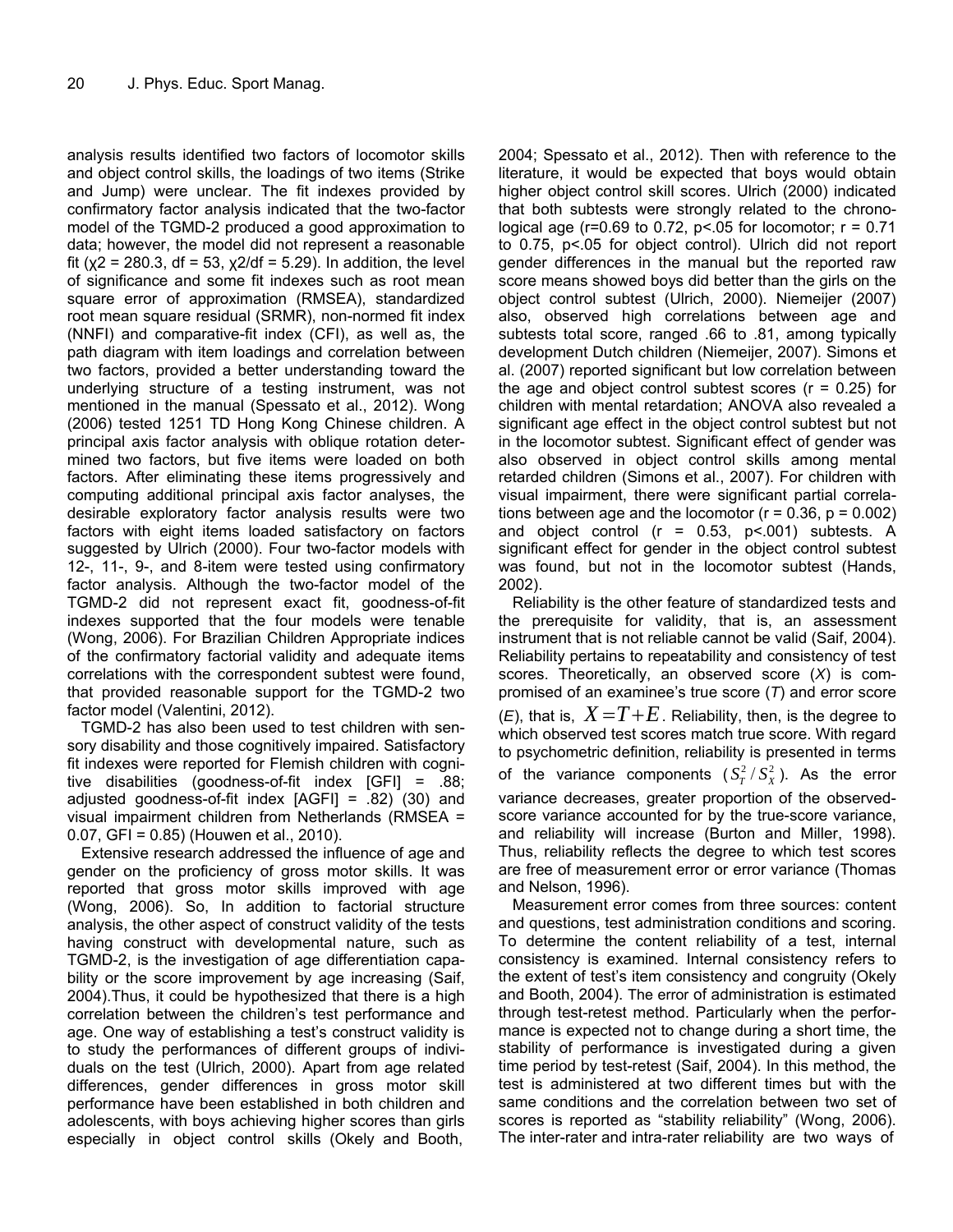investigating the scoring reliability or objectivity. In this method, which requires video-recording, the performance is scored by two raters or by one rater at two different times, then the correlation between the scorings is calculated (Burton and Miller, 1998).

 The degree of reliability is expressed by a correlation coefficient, ranging from 0.00 to 1.00, and generally coefficient of above .70 is good .The correlation coefficient is calculated through intra-class correlation (R) and Pearson correlation (r). Some rationale was presented for using ICC methods instead of Pearson r, such as ICC uses ANOVA to obtain reliability coefficient and changes in means and standard deviations from trial to trial or item to item can be assessed in the ICC. So it provides precise estimation of error variance. The best-known technique of estimating reliability based one ICC is Cronbach alpha coefficient (Morrow et al., 2005).

Satisfactory reliability results have been reported for locomotor, object control and composite score of TGMD-2 for different populations. For American children, internal consistency alpha coefficient was higher than .85 (locomotor  $\alpha$  = .85, object control  $\alpha$  = .88, and GMQ  $\alpha$  = .91). Pearson correlation coefficient for the test retest was .88 for locomotor, .93 for object control and for total test .96. Inter rater reliability was .98 for all three aspects (Ulrich, 2000). Desirable test-retest values (r = .83 to .91) and inter- and intra-rater reliability ( $\alpha$  = 0.86 to 0.99) were found for TD Brazilian children (Valentini, 2012). The internal consistency of the TGMD-2 was found to be high  $(\alpha = 0.71$  to 0.72) and the inter rater, intra rater, and test retest reliability were acceptable (ICCs ranging from 0.82 to 0.95) for Netherlands children with visual impairment of Netherlands (Houwen et al., 2010). Wong and Cheung (2006) also reported acceptable indices of internal consistency ( $\alpha$  =.78 to .85) and Inter rater reliability ( $r =$ .82 to .94) for TD Chinese (Wong, 2006). Alpha values ranged from .82 to .90 for subtests and composite score internal consistency among Flemish children with cognitive disabilities. In addition, Spearman correlation coefficients for test retest reliability of locomotor and object control subtests were .90 for and .92, respectively (Simons et al., 2007).

Although there are evidences of reliability and validity of TGMD-2, the evidence of a measure's reliability and validity is sample-dependent and cannot be generalized to other cultural and geographical areas (Yun and Ulrich, 2002). This fact limits the applicability of TGMD-2 about Iranian children. Considering the sociocultural differences observed across different countries, application of a test in a population with different set of characteristics should be followed by the assessment of reliability and validity of the test to guarantee the correctness of the result (Chow et al., 2006). In Iran, there was no test available to measure the qualitative process of gross motor skills and the introduction of the TGMD-2 to kindergartens and primary schools seemed to be desirable. Due to this, and with

regard to the unpleasant consequences of delayed motor development and the necessity of reliable and valid test existence for motor development assessment, the present study aims at determining the construct validity and three aspects of the reliability of TGMD-2: internal consistency, stability and objectivity among Tehranian children of 3 to 11.

#### **METHODOLOGY**

#### **Sample selection**

The population was 3 to 11 years old children of public kindergarten and elementary schools, supervised by Education Organization of Tehran City. The sample was selected through a stratified cluster sampling procedure. Based on information from the Education Organization, the sample was stratified by geographic region and education districts size as well as age and gender. Finally, the sampling procedure resulted in 1438 persons as target population for normalization and validation. All the children recruited for testing were healthy and free from diagnosed orthopedic, neurologic, physical impairments, developmental conditions and learning disability.

63 children were selected from the sample for the evaluation of test-retest reliability. Intra-rater reliability was evaluated by testing 32 children which were selected just for this purpose.

#### **Instrument**

Test of Gross Motor development-2 (Ulrich, 2000) was the instrument used for collecting the data. This test is a revised vision of TGMD (Ulrich, 1985). Ulrich standardized and validated this test using a sample of 1208 American children. TGMD-2 is a process oriented test which assesses development of movement pattern of 12 fundamental movement skills. The age range from 3 to 10 years old covers the period in which the most dramatic changes in a child's gross movement skill development occur. The test includes two subtests: object control and locomotor. Locomotor subtest includes running, galloping, hopping, jumping, leaping and sliding while object control subtest includes striking, dribbling, catching, kicking, throwing and rolling.

Each skill is evaluated based on some performance criteria. The content of each criterion is about one component of the advanced pattern of skill performance. Each subtest includes 24 performance criteria. For scoring, the child has to perform the task at two trials. Each criterion is given a 1, if the criterion is performed correctly; and a 0, if performed incorrectly. The test is administered in 15 to 20 min. Each subtest has a total raw score attained by summing the scores for the related skills. The maximum score is 48. The normative scores include the standardized score for the subtests, with mean and standard deviation of 10 and 3 respectively and also the Gross Motor Quotient which is a composite score based on the standardized scores (Ulrich, 2000). GMQ which has a mean and a standard deviation of 100 and 15 respectively is the best measure of a child's overall gross motor ability (Burton and Rodgerson, 2001).

#### **Data collection procedure**

The study was approved by research and ethical committee of Tehran Organization of Education, and the investigator got the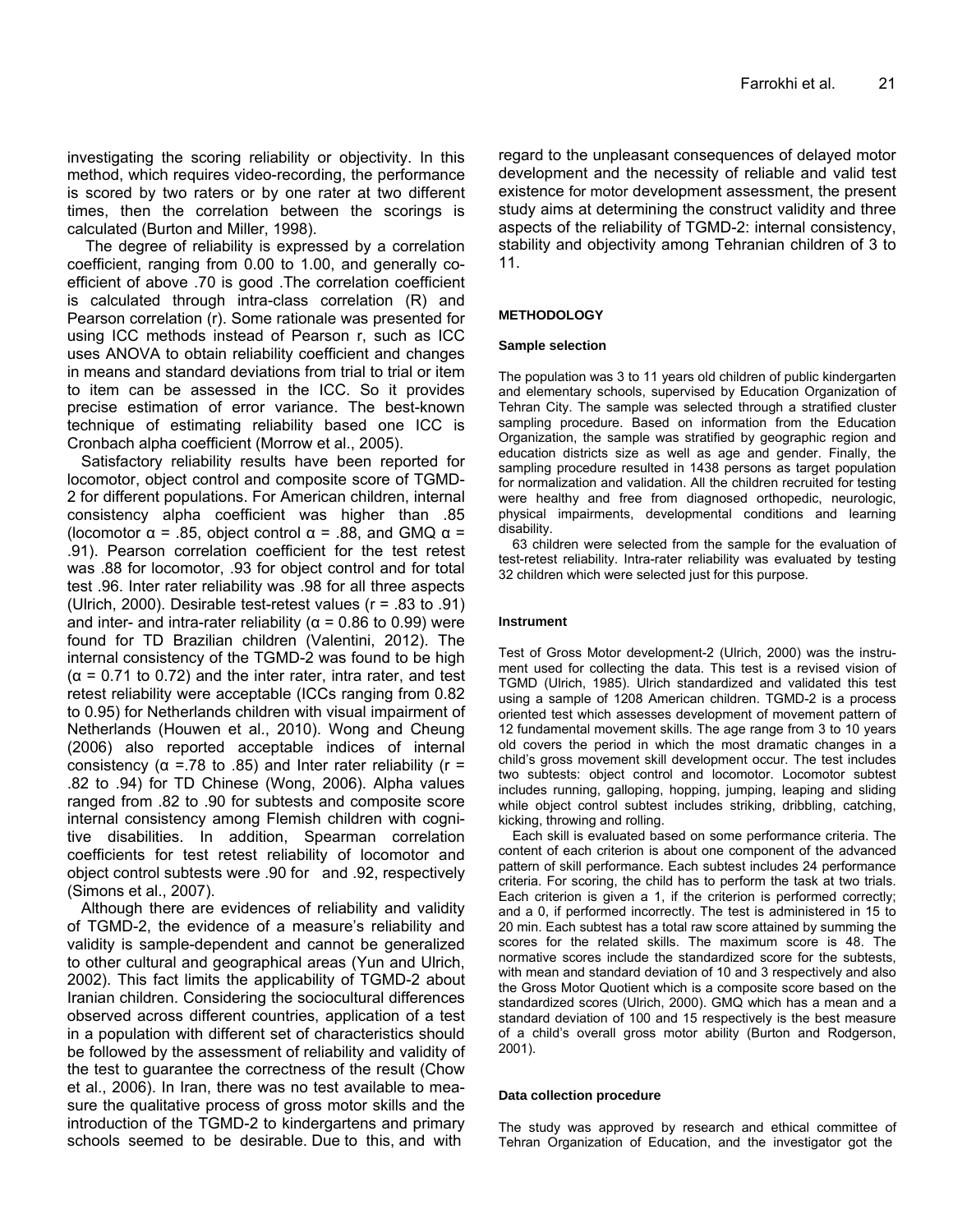permission to perform the TGMD-2 in selected school. The school members were informed about the purpose and safety measures. After admittance of the school, students' date of birth, parents' education and health status were obtained from personal files and the information was considered in sampling procedure. Prior to data collection, the children's parents gave informed consent for their children's participation.

To assure measurement consistency, the same tester (investigator) observed and scored all children's performance. Prior to testing, training was done on administrating and scoring of the TGMD-2 based on the manual instructions. Before the actual data collection, a pilot-testing was conducted in order to evaluate the investigator's scoring competency and intra-rater reliability. For estimating intra-rater reliability, the investigator watched and scored the videotaped performance of selected participants twice, with a 12-day interval. The performance was video recorded by using Sony R, CCD-TRV418E, 1322101 Camcorder. The TGMD-2 was administered twice, with a 2-week interval between testing, for testretest reliability. The testing was done during the physical education class. Arrangements were made to accommodate the test in a safe environment for the children in order to minimize administration time and distractions. The children were tested in small groups and each child finished the test in one session. The testing followed standardized test procedures as provided in the test manual (Ulrich, 2000).

#### **Data analysis**

The reliability of TGMD-2 was investigated through internal consistency, test-retest and intra-rater reliability methods. The scores of the entire normative sample served as subjects for internal consistency analysis and the data for evaluating stability and objectivity reliability were obtained from the sample selected for these two purposes. Alpha coefficient was computed for internal consistency on the subtest and GMQ using SPSS. But, internal consistency for GMQ was calculated using the following formula which is designed for composite scores (20).

$$
\alpha = 1 - \frac{\sum \delta_{xi}^2 (1 - \rho_{xix})}{\delta_z^2}
$$

 $\delta_{x\hat{i}}^2$  = subtests score's variance,  $\rho_{x\hat{i}x\hat{i}}$  = subtest's reliability coefficient,  $\delta_z^2$  = composite score's variance.

Internal consistency coefficient was computed for age groups separately and in order to estimate total internal consistency reliability of subtests and GMQ regardless of age, the alphas were averaged using z-transformation method, the formula for calculating the mean of some correlation coefficients (Thomas and Nelson, 1996). Intrarater and test-retest reliability was evaluated using the intraclass correlation coefficient (ICC). To control any effects of age in the selected samples on the evaluation of test-retest and intrarater reliability, the total score of each subtest was changed into standardized scores.

The construct validity of TGMD-2 was investigated through confirmatory factor analysis and examining age differentiation and gender differences. Maximum-likelihood confirmatory factor analyses were performed to test the goodness-of-fit of TGMD-2 skill assignment to the subtests, using Lisrerl (Lisrerl 8.8, Scientific Software International, Lincolnwood, IL, USA). It was assumed that

|         |  |  | Table 1. Alpha coefficients for    |  |
|---------|--|--|------------------------------------|--|
|         |  |  | TGMD-2 scores at age intervals and |  |
| gender. |  |  |                                    |  |

|            | Subtests | <b>GMQ</b> |     |
|------------|----------|------------|-----|
| Age (N)    | Loc      | ОС         |     |
| 3 (159)    | .88      | .72        | .86 |
| 4 (178)    | .87      | .69        | .83 |
| 5 (190)    | .83      | .69        | .80 |
| 6 (190)    | .77      | .75        | .81 |
| 7 (184)    | .75      | .76        | -77 |
| 8 (177)    | .66      | .77        | .79 |
| 9 (187)    | .74      | .78        | .84 |
| 10 (173)   | .65      | .71        | .72 |
| Aνg. α     | .78      | .74        | .80 |
| Girl (719) | .92      | .85        | .91 |
| Bov (719)  | .91      | .89        | .92 |

the locomotor subtest includes the six items of running, galloping, hopping, jumping, leaping and sliding and object control subtest includes the six items of striking, dribbling, catching, kicking, throwing and rolling. Pearson correlation coefficients were calculated to examine the relationship between age and subtests total score. A 4×2 (Age × Gender) two-way analysis of variance was performed to examine further age related developmental changes and also gender differences on subtest performance. For the analysis, age bands were defined as age band 1, from 3-4 years; age band 2, from 5-6 years; age band 3, from 7-8 years; age band 4, from 9-10 years.

#### **RESULTS**

#### **TGMD-2 reliability**

Table 1 shows the internal consistency reliability coefficients for the locomotor subtest (Loc), object control subtest (OC) and GMQ, and also shows the averaged coefficients. At the end of the table alpha for the two groups of boys and girls has been provided.

As shown in Table 1, the range of the internal consistency reliability coefficients for the eight age groups is from .65 to .88. The averaged alpha coefficients show that the total reliability is above .74. In addition, the alpha for each of the genders is above .85. Although the acceptable value of reliability coefficient is above .70 (4), the minimum acceptable level for alpha has been reported to be .65 (1). Thus, the resulted alpha values confirm internal consistency reliability of TGMD-2 for Tehranian children of 3 to 11.

Table 2 shows the ICCs and corresponding 95% Confidence intervals for, intrarater and test-retest reliability. In this table, the mean and standard deviation of the subtests' total score for each testing and scorings are provided. The content of Table 2 shows a little difference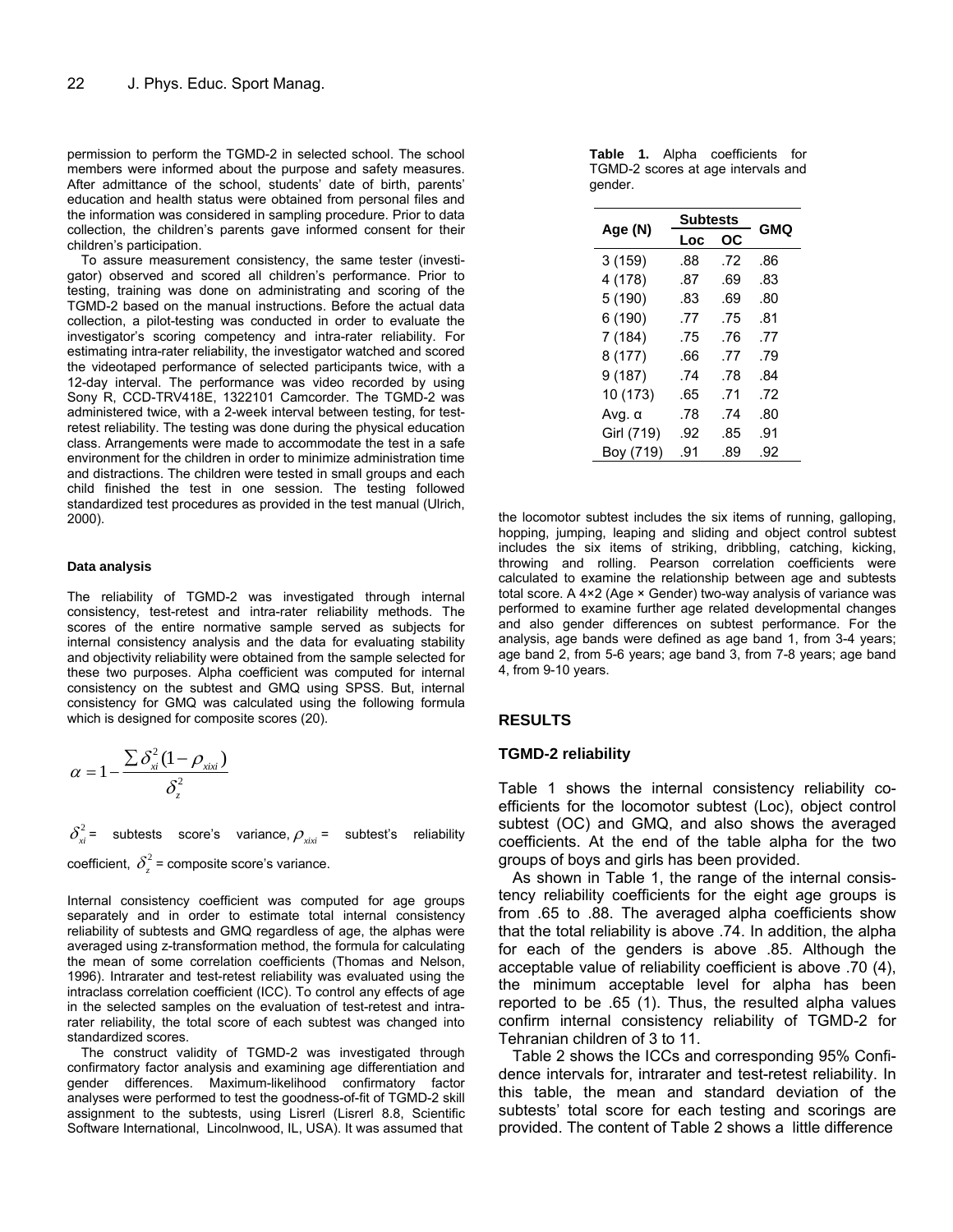|                         |          | Test-retest |                | Intra-rater |         |              |
|-------------------------|----------|-------------|----------------|-------------|---------|--------------|
| <b>TGMD-2</b><br>scores | TM (SD)  | TM (SD)     | ICC(95/CI)     | TM (SD)     | TM (SD) | ICC(95/CI)   |
| Loc                     | 32(3)    | 33(3)       | $.65(.50-.79)$ | 32(3)       | 31(3)   | .95(.91-.97) |
| OС                      | 20(6)    | 21(5)       | $.85(.75-.91)$ | 24(5)       | 24(4)   | .99(.97-.99) |
| GMQ                     | 100 (15) | 100(15)     | $.81(.70-.89)$ | 100(15)     | 100(15) | .97(.94-.98) |

**Table 2.** The test-retest and intra-rater reliability coefficient of TGMD-2.



**Figure 1**. Pictorial profile of hypothesized two-factor model of TGMD-2.

between the means for each testing and scorings. for interpretation of the resulted coefficients we adopted the criteria recommended by Fleiss (1981) that consider ICCs of > 0.74 as excellent, < 0.40 as poor, 0.40-0.59 as fair and 0.60-0.74 as good. Based on the criteria, the coefficients for test retest and intrarater reliability were at good to excellent level (Fleiss, 1981).

### **Validity of TGMD-2**

Validity was evaluated using confirmatory factor analysis. Figure 1 shows the schematic representation of the twofactor structure of the test and the internal relations of the components.

According to Figure 1, the loading of 12 skills on two factors (locomotion and object control) range from .29 to

.86. The least value belongs to galloping and the highest value belongs to sliding. As the loading values below .30 are considered low (11), the resulted values shown in Figure 1 are desirable. All factors loadings were statistically significant (p< .05). The figure shows that the correlation between the two factors is high which indicates that a one factor solution would be appropriate for the data rather than a two factor solution. Thus, to investigate the correctness of the assumed factor structure, goodness of fit indexes are taken into account which is shown in Table 3.

The overall fit of the data to the evaluation of the proposed factor structure is initially based on the nonsignificance of chi-square (χ2) (Evaggelinou et al., 2002). A non-significant p value for χ2 means that the model is a good representation of the data and there is no reliable difference between the sample matrix (that is, the data)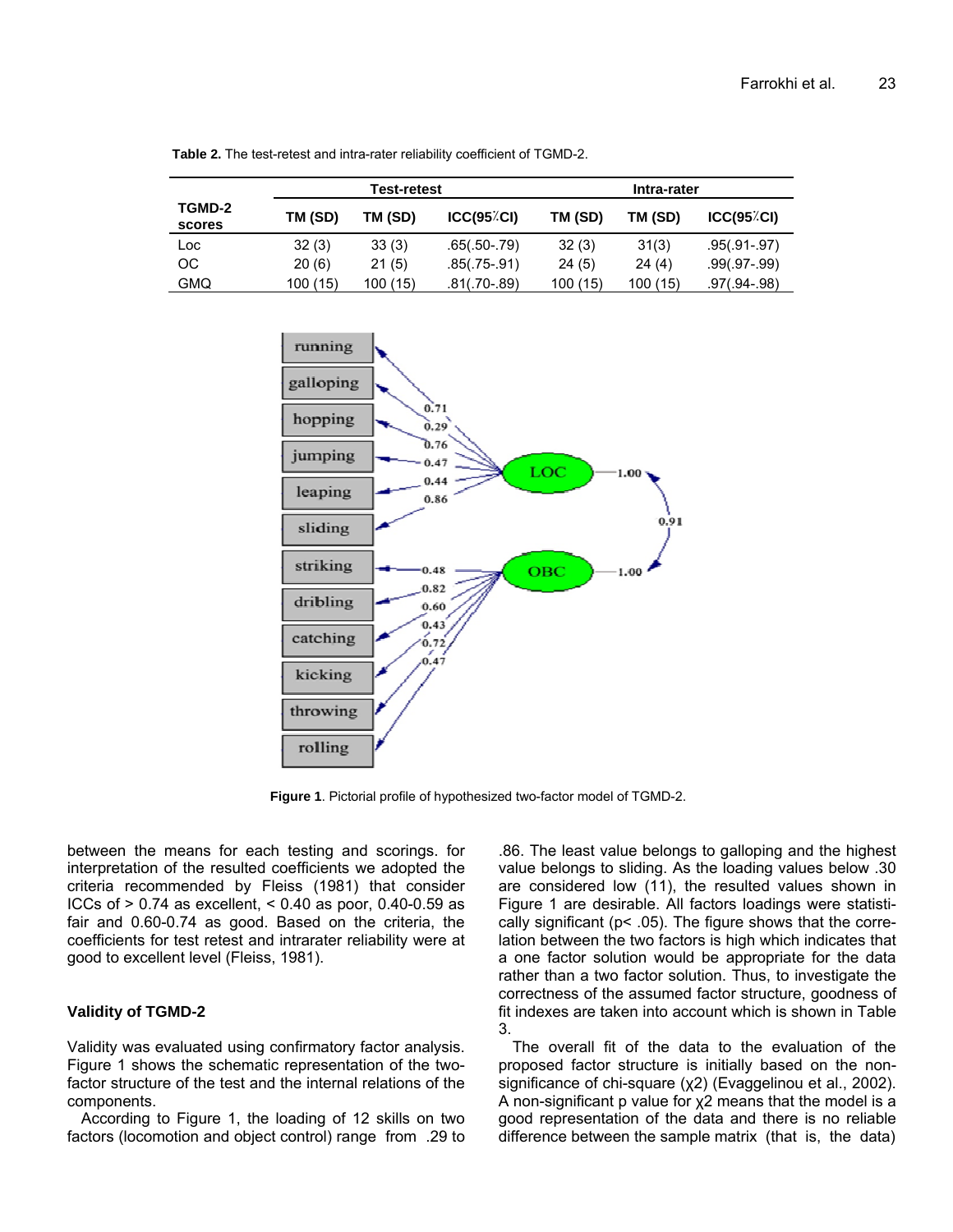|                  | <b>Fit Indexes</b> |    |                                                                                 |     |     |                |           |     |     |
|------------------|--------------------|----|---------------------------------------------------------------------------------|-----|-----|----------------|-----------|-----|-----|
| <b>Model</b>     |                    | df | RMSEA (90% CI<br>/df<br>GFI<br><b>NNF'</b><br><b>AGFI</b><br>CFI<br><b>SRMR</b> |     |     |                |           |     |     |
| Two-factor model | 303.9              | 53 | 5.70                                                                            | .97 | .95 | $.05(.05-.06)$ | a.<br>، ت | .98 | .U3 |

**Table 3.** The values of goodness of fit indexes for the two-factor structure of TGMD-2.

\*p<.05 \*\*Confidence Interval.

|                          |                  | Loc        | ОC      |         |  |
|--------------------------|------------------|------------|---------|---------|--|
| Age                      | Girl             | <b>Boy</b> | Girl    | Boy     |  |
|                          | M(SD)            | M(SD)      | M(SD)   | M(SD)   |  |
| 3                        | 16(6.5)          | 17(6.5)    | 12(3)   | 13.5(4) |  |
| 4                        | 24.5(6)          | 25.5(6)    | 15(3.5) | 17(4)   |  |
| 5                        | 28.5(5)          | 29(5)      | 17(4)   | 19(4)   |  |
| 6                        | 31.5(4)          | 31(3.5)    | 18.5(4) | 22(5)   |  |
| 7                        | 32(3.5)          | 33(3.5)    | 21(4.5) | 26.5(5) |  |
| 8                        | 33.5(3)          | 33(3)      | 24(5)   | 28(5)   |  |
| 9                        | 34(3)            | 34(4)      | 25(5)   | 30(5.5) |  |
| 10                       | 34(3.5)          | 34.5(2.5)  | 27(4)   | 32.5(4) |  |
| Correlation with age (r) | .68 <sup>°</sup> | .66        | .76     | .79     |  |

**Table 4.** Subtests' total score means (and standard deviations) and age differentiation correlation coefficients.

 $*p<.05$ .

and the fitted matrix (that is, the model) (Houwen et al., 2010). As shown in Table 3, this index is significant here. However, χ2 is strongly affected by sample size and in large samples there is likelihood that it would be significant (Evaggelinou et al., 2002). Thus, more valid indexes are used besides χ2 (Cools et al., 2008). The values of 2 to 5 for χ2/df show the reasonable fit of the assumed factorial model (Ulrich, 2000). The goodness-offit index (GFI) and adjusted goodness-of-fit index (AGFI) were examined to provide information about the proposed model estimate covariance and sample covariance (Valentini, 2012). The GFI was considered to be a measure of the proportion of variances and covariances that the proposed model was able to explain (Wong, 2006). Both GFI and AGFI indexes range from 0 to 1 and values greater than .90 are indicative of a good model (Evaggelinou et al., 2002). In terms of assessing the degree of lack of fit of the model, the root mean square error of measurement (RMSEA) was computed. For the examined model, the values between .05 and .08 indicate a reasonable approximation to the data (Wong, 2006). RMSEA values less than .05 would indicate a close fit of the model while values of about .08 would indicate a reasonable fit (Evaggelinou et al., 2002). The comparativefit index (CFI) was used to estimate model discrepancies. The CFI compared the proposed model with the null model assuming no relationships between measures.

The non-normed fit index (NNFI) was computed to examine the proportionate improvement in fit of the model compared to a baseline model in which all observed variables are uncorrelated. The values of NNFI and CFI in the .90 or above were considered as a reasonably good approximation of the data. The standardized root mean square residual (SRMR) was computed for the proposed model to provide a summary measure of standardized residuals. The small values of the SRMR for the model (<.05) demonstrated an acceptable fit (Valentini, 2012).

As shown in Table 3, although χ2 index is significant, the fit indexes are quite acceptable with respect to the criteria reported above. GFI and AGFI considered as absolute fit indexes (Evaggelinou et al., 2002) are close to 1, reflecting reasonably good approximations of the data. RMSEA value, another absolute fit index, demonstrates that the two factor structure of TGMD-2 was close fitted. The values of other indexes included as descriptivefit and alternative-fit indexes provide additional support for the fit of the two-factor model.

Table 4 shows the correlations between age and the subtests' scores of TGMD-2. The means and the standard deviations for each subtest are presented. Because of the developmental nature of motor development, it was expected that there is a high and significant correlation between age and the total score of the two subtests.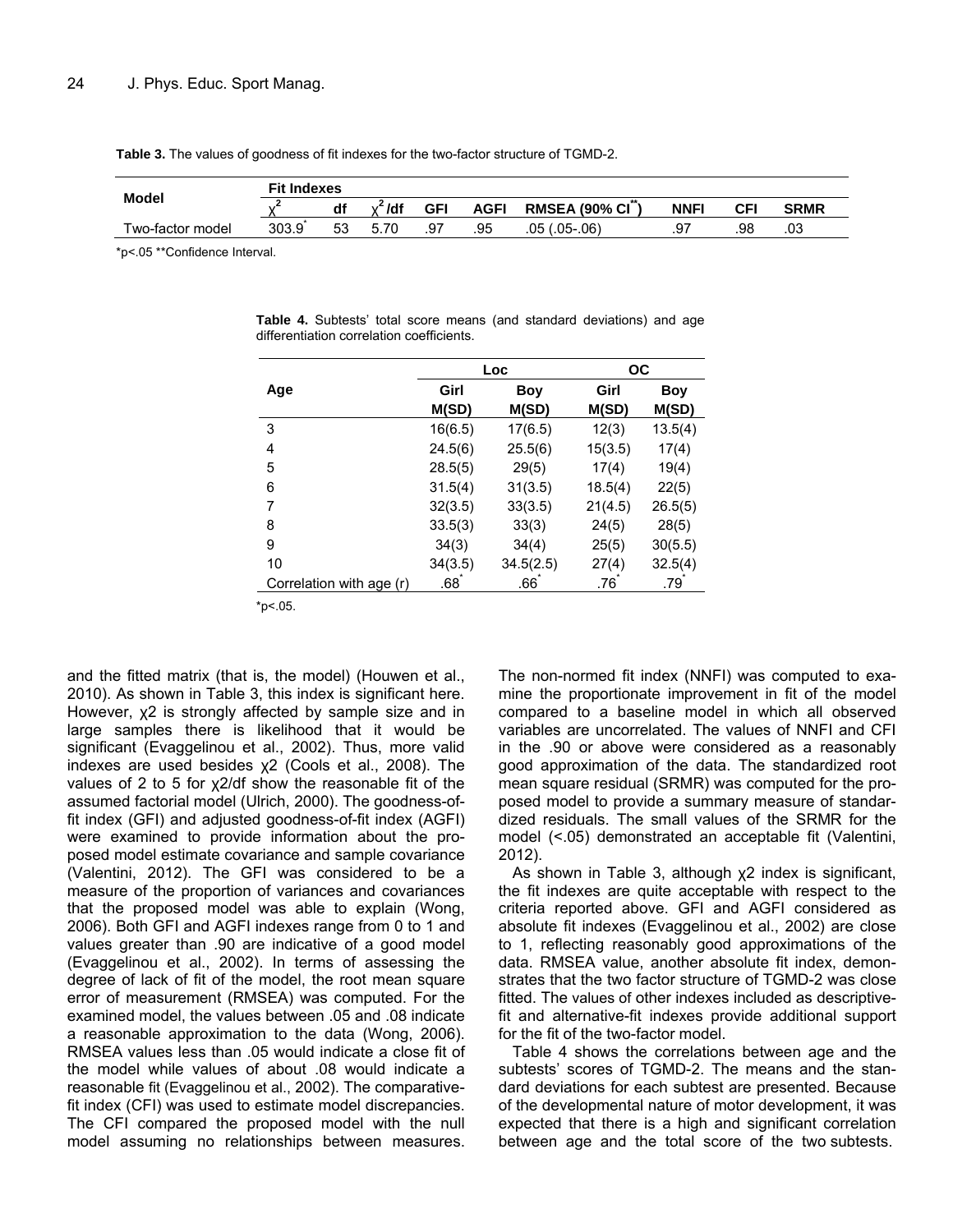Table 4 shows that the mean of the performance of the sample in the subtests improves as the age goes up. The obtained coefficients also show the TGMD-2 subtests are strongly related to age.

Factorial ANOVA revealed a significant main effect for gender in the object control subtest,  $F(1, 1430) = 228.06$ ,  $p < 0.001$ , but not in the locomotor subtest, F  $(1, 1430) =$ 2.79,  $p = 0.09$ , with the boys doing significantly higher than the girls on the object control subtest. The results showed significant influence of age for locomotor subtest, F  $(3, 1430) = 465.27$ ,  $p < 0.001$ , and object control subtest, F (3, 1430) = 648.52, p < 0.001. Post hoc analysis of influence of age using Tukey HSD test revealed that significant differences ( $p < 0.001$ ) between the four age bands (3.0 to 4.0, 5.0 to 6.0, 7.0 to 8.0, and 9.0 to 10.0), with the elder bands outperformed younger bands on the performance of both subtest.

## **DISCUSSION**

**TGMD-2 reliability:** In investigation of the internal consistency reliability of TGMD-2, the alpha coefficient values for the two subtests of locomotion, object control and the composite score of GMQ are .78, .74 and .80 respectively. As the values of higher than .70 are interpreted as good and those above .80 are interpreted as very good (Armitage and Theodore, 1998), the findings are indicative of the fact that the internal consistency reliability of TGMD-2 is acceptable for 3 to 11 years old children of Tehran City. It reflects the homogeneity and consistency of items' content among Tehranian children.

Comparing the results with reported coefficients for American children (Ulrich, 2000), we found that the internal consistency reliability of the two subtests and GMQ was higher (.85, .88 and .91 respectively) among American. One of the factors affecting reliability is the group variability. Considering the concept of reliability in the classical test theory which views reliability as the proportion of true score's variance to observed score's variance, the more heterogeneous the group the higher the reliability score would be, because of the broad range of scores (Kubiszyn and Borich, 1990). When the standard deviation of the subtests' score for American children were compared with those of the participants in the present study, it was found that, in most of the age groups, the standard deviation for the scores of the American children were higher (Ulrich, 2000). It would be attributed to cultural and physical education content differences of two societies.

The estimation of the test-retest or stability reliability showed that the ICC coefficients for the object control and locomotion subtests and also GMQ were .65, .85 and.81 respectively. With regard to the criteria of Fleiss (1981) the resulted coefficients show the acceptable stability of TGMD-2 scores over time. The results indicate that the scores of object control subtest are more stable than the scores of locomotion subtest. Although the comparison of the results to other studies is difficult due to the differences in the statistical analysis methods applied, Ulrich (2000) and Simons et al. (2007) also observed this difference among TD American children and mental retarded Flemish children, respectively (Simons et al., 2007;Ulrich, 2000). To justify this difference, we can refer to study of Lee et al. (2005). The researchers investigated the psychometric properties of TGMD-2 according to item response theory concepts. They found that the object control items were more difficult and more precise than those of locomotion, regardless of the group properties (Lee et al., 2005). The more precise the items on a test, it assesses a more extensive range of the ability it is assumed to assess, thus the test has a higher reliability (Baumgartner and Jackson, 1991). So, it can be said that the higher reliability of object control subtest relative to locomotion subtest is due to the more precise items.

The result showed that the high intra-rater reliability of TGMD-2. In all articles which were reviewed on TGMD reliability, the scoring or objectivity reliability of the test was reported as higher than .80. This is indicative of the clear and unambiguous administration and scoring of the test.

**TGMD-2 validity:** Although validity evidence for the TGMD-2 has been reported for typically developing children (Ulrich, 2000; Valentini, 2012; Van Waelvelde et al., 2004) and children with intellectual disabilities (Simons et al., 2007), research investigating the validity of TGMD-2 in different countries was insufficient. More importantly, the TGMD-2 had not been validated in Iran. Then we aimed to assess some aspect of the validity of the TGMD-2 for measuring fundamental movement skills in Tehranian children. The two-factor solution reported by Ulrich (2000) that consisted of 12 test items for representing locomotor skills and object control skills was tested with confirmatory factor analysis and the results compared to the those reported for American (Ulrich, 2000), Hong Kong Chinese (Valentini, 2012) and Brazilian (Van Waelvelde et al., 2004) children. The two-factor model of the TGMD-2 in this study did not result in exact fit as illustrated by significant chi-square value for the reason of sample size. The chi-square to degrees of freedom ratios, however, did not exceed 5 demonstrated that the model was acceptable. As displayed in Figure 1 each motor skill correlated satisfactory with the correspondent subtest and negative correlations were not observed between motor skills and subtests that supported the two factor model of TGMD-2 (Cronbach, 1989). In addition, the correlation between locomotion and object control was .91. This high correlation shows that these two factors both assess the gross motor skills. But, in some case where correlation coefficients show the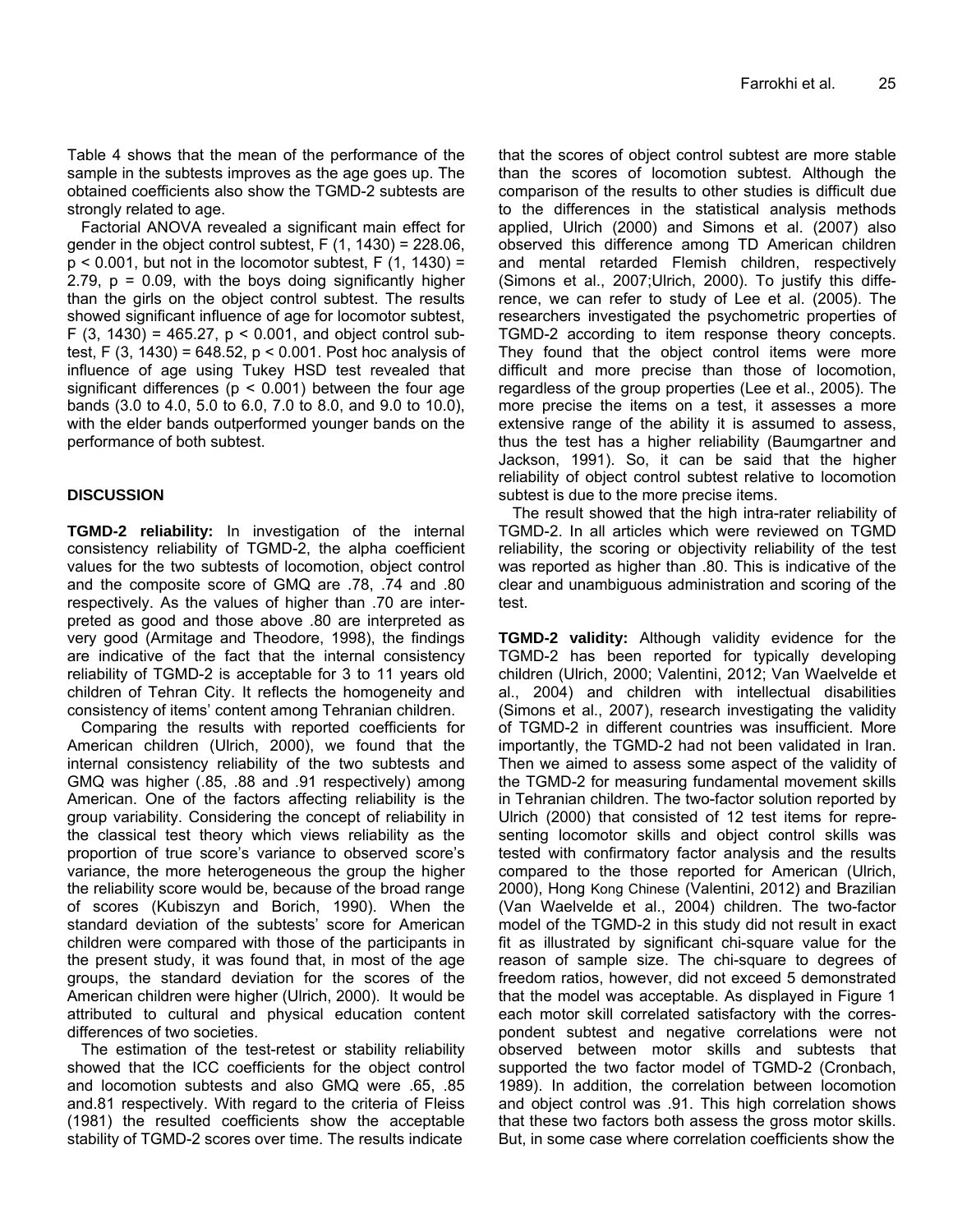|                | Ulrich<br>(2000)<br>$(N = 1,208)$ |     |     | Wong and<br>Cheung<br>(2010)<br>( <i>N</i> = 626) |     | <b>Valentini</b><br>(2012)<br>$(N = 2,674)$ |
|----------------|-----------------------------------|-----|-----|---------------------------------------------------|-----|---------------------------------------------|
|                |                                   |     |     | <b>Subtests</b>                                   |     |                                             |
| <b>Skill</b>   | Loc                               | ОC  | Loc | ОC                                                | Loc | ОC                                          |
| Run            | .52                               |     | .64 |                                                   | .46 |                                             |
| Gallop         | .66                               |     | .68 |                                                   | .71 |                                             |
| Hop            | .70                               |     | .71 |                                                   | .66 |                                             |
| Leap           | .49                               |     | .56 |                                                   | .53 |                                             |
| Jump           | .59                               |     | .57 |                                                   | .53 |                                             |
| Slide          | .69                               |     | .78 |                                                   | .55 |                                             |
| Strike         |                                   | .75 |     | .63                                               |     | .69                                         |
| <b>Dribble</b> |                                   | .61 |     | .66                                               |     | .56                                         |
| Catch          |                                   | .57 |     | .64                                               |     | .59                                         |
| Kick           |                                   | .65 |     | .50                                               |     | .75                                         |
| Throw          |                                   | .75 |     | .66                                               |     | .69                                         |
| Roll           |                                   | .67 |     | .72                                               |     | .45                                         |

**Table 5.** Reported factor loading for two subtests of TGMD-2 in three validation studies.

relation between the subtests of a battery, it is expected that the coefficients would be acceptably high; too high coefficient means all the subtests measure the same ability not different aspects of a construct (Ulrich, 2000). Thus, the observed correlation may be indicative of the fact that the two subtests are not independent and the two-factor structure of TGMD-2 does not fit to the data. But the two factor structure of TGMD-2 provided a sufficient fit to the data as presented by small RMSEA and SRMR, and high GFI, AGFI, NNFI and CFI, based on suggested values. Therefore the two-factor structure of the TGMD-2 seems to be tenable to Tehranian children. In this study the resulted loading of the factors and fit indices were similar to those reported for typically developing children from the United States (Ulrich, 2000), Hong Kong (Wong and Cheung, 2010) and Brazil (Valentini, 2012), as indicated in Tables 5 and 6. It was also observed relatively high correlation (.71) between the two latent constructs (locomotor and object control) for Hong Kong Chinese children (Wong, 2006). However, confirmatory factor analysis of one-factor solution with 12 items did not show an acceptable fit  $(x2/df = 7.86)$ compared to two-factor solution (χ2/df =3.40), and the two-factor model represented a significantly better fit than the one-factor. This further confirmed the two-factor structure of the TGMD-2.

By comparing reported χ2/df in Table 6 and the value obtained in this study it could be concluded that the factorial structure of TGMD-2 provided better fit to data for Chinese population than American and Iranian population.

**Table 6.** Reported goodness of fit indexes of factorial structure of TGMD-2.

|              | Ulrich<br>(2000) | Wong and<br><b>Cheung (2010)</b> | <b>Valentini</b><br>(2012) |
|--------------|------------------|----------------------------------|----------------------------|
| $x^2$ /df    | 5.29             | 3.40                             | $\star$                    |
| <b>GFI</b>   | .96              | .95                              | .98                        |
| AGFI         | .95              | $\star$                          | .95                        |
| <b>RMSEA</b> | $\star$          | .06                              | .06                        |
| CFI          | $\star$          | .97                              | .88                        |

\*Not reported.

The literature shows that as typically developing children grow older, their motor skill performance improves due to physical maturation and experience, and older children demonstrate higher mastery level of gross motor skill performance than younger children (13,14). So it could be expected that a valid motor development test should be capable to detect developmental changes in performance. The resulted correlations between the subtests total score and age were significant and ranged from .66 to .79, which are in the high to very high range, according to MacEachron's (1982) rule of thumb interpretations (Ulrich, 2000). The results of analysis of variance, also, provided further support for developmental nature of the test, with both gender's performance improving with age. Such results suggest that TGMD-2 has sufficient validity to assess age-related development of gross motor skills in Tehranian children. The observed correlations range indicates that correlation between age and locomotor subtest's scores was smaller than those for object control. Such a thing was observed among American (Ulrich, 2000) and Dutch children (Niemeijer, 2007). TGMD psychometric properties examining showed that the object control items have higher degrees of difficulty than the locomotor items (Cole et al., 1991; Lee et al., 2005). From a developmental view, one expects children of 3 to 10 years of age to perform better on locomotor skills than ball skills, as shown in Table 4. So the better performance of children in locomotor subtest is indicative of the fact that their scores are close to maximum. Thus, due to the ceiling effect, locomotor score progresses with age, especially in higher age groups, more slowly than object control score. It shows that age differentiation capability of object control items is better than locomotor items.

Our results indicated sex related differences in object control subtest, with boys outperforming girls. These results were in line with previous studies conducted in other countries (Okely and Booth, 2004; Spessato et al., 2012; Wong, 2006), and in special population such as children with autism (Berkeley et al., 2001), mental retardation (Simons et al., 2007) and visual impairment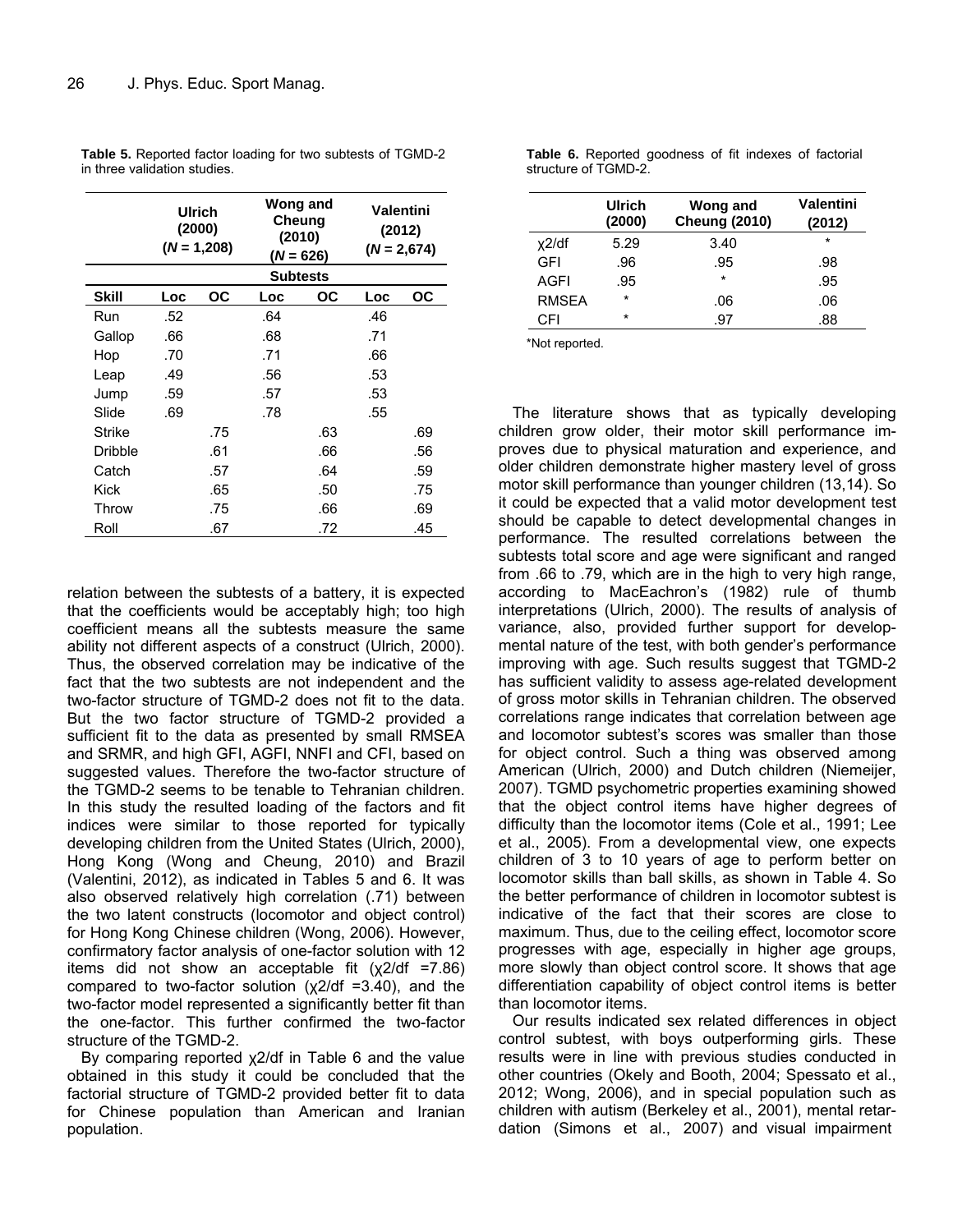(Houwen et al., 2007). According to the motor development literature the proficiency of gross motor skills differ between males and females because of biological differences and sociocultural factors. Then, based on the results, TGMD is a valid test for distinguishing between the two groups.

#### **Conclusion**

Based on the findings it was concluded that TGMD-2 is a valid and reliable instrument for measuring gross motor development of Tehranian children. Although the fit indexes of two-factor structure were seen reasonable as a result of confirmatory factor analysis, the correlation between two factors, that is, locomotor and object control was high; this refutes the assumed underlying traits of the test. So it would be necessary to examine fit indexes of single-factor model and compare them to two-factor model's fit indexes. According to the Yun and Ulrich (2002), the validation process should not be limited to one approach, so it is also recommended to examine content and criterion validity in future studies (Yun and Ulrich, 2002). It should be noted that some object control items like striking are not widely used in Iranian traditional games and sports, this issues should be considered in future examining internal consistency and construct validity especially through exploratory factor analysis. In addition, because the sample was limited to Tehranian children caution is needed in generalization of the results to other Iranian population and in the interpretation of data. Therefore, a comprehensive validation study is suggested through selection of a representative sample that is stratified by age, gender and geographical region of Iran.

#### **Conflict of Interests**

The author(s) have not declared any conflict of interests.

#### **REFERENCES**

- Armitage P, Theodore C (1998). Encyclopedia of Biostatistics. John Wiley & Sons Ltd.
- Baumgartner TA, Jackson AS (1991). Measurement for evaluation in physical education and exercise science.  $4<sup>th</sup>$  ed. Wm. C. Brown publishers.
- Berkeley SL, Zittel LL, Pitneey LV, Nichols SE (2001) Locomotor and object control skills of children diagnosed with autism. Adapted Physical Activity Q. 18(4):405-416.
- Burton AW, Miller DE (1998). Movement skill assessment. Human Kinetics.
- Burton AW, Rodgerson RW (2001). New perspectives on the assessment of movement and motor abilities. Adapted Physical Activity Q. 18:374-365.
- Chow SMK, Hsu Y, Henderson SE, Barnett AL, Lo SK (2006). The movement ABC: A cross-cultural comparison of preschool children from Hong Kong, Taiwan, and the USA. Adapted Physical Activity Q.

23:31-48.

- Cole E, Wood TM, Dunn JM (1991). Item response theory: A useful test theory for adapted physical education. Adapted Physical Activity Q. 8:317-332.
- Cools W, De Martelaer K, Samaey C, Andries C (2008). Movement skill assessment of typically developing preschool children: A review of seven movement skill assessment tools. J. Sports Sci. Med. 8:154- 168
- Cronbach LJ (1989). Construct Validity after thirty years. In RL Linn (Ed.), Intelligence: Measurement, theory, and public policy. Bloomington, IL: University of Illinois pp.147-171
- Deflandre A, Lorant J, Gavarry O, Falgairette G (2001). Determinants of physical activity and physical and sports activities in French school children. Perceptual Motor Skills 92:399-411.
- Evaggelinou C, Tsigilis N, Papa A (2002). Construct validity of the test of gross motor development; A cross-validation approach. Adapted Physical Activity Q. 19:483-495.
- Fleiss JL (1981). Statistical methods for rates and proportions, 2nd Edition. New York: Wiley
- Gallahue DL, Ozmun JC (2006). Understanding motor development: Infant, children, adolescent, adult. 6th ed. McGraw-Hill International Edition.
- Goshi F, Demura S, Kasuga K, Sato S, Minami M (1999). Selection of effective tests of motor ability in preschool children based on pass or fail criteria: Examination of reliability, objectivity, and rate of passing. Perceptual Motor Skills 88:169-181.
- Hands BP (2002). How can we best measure fundamental movement skills? Health Sciences Conference Papers. http://researchonline.nd.edu.au/health\_conference/5/
- Houwen S, Hartman E, Jonker L, Visscher C (2010). Reliability and validity of the TGMD-2 in primary-school-age children with visual impairments. Adapted Physical Activity Q. 27:143-159.
- Houwen S, Visscher C, Hartman E, Lemink KAPM (2007). Gross motor skills and sport participation of children with visual impairments. Res. Q. Exercise Sport. 78(1):16-23.
- Kubiszyn T, Borich G (1990). Educational testing and measurement.  $3<sup>th</sup>$ ed. Harper Collins Publisher.
- Lee M, Zhu W, & Ulrich DA (2005). Many-Faceted Rasch calibration of TGMD-2. Internet Article.
- Linn LL (editor) (1988). Educational measurement.  $3<sup>th</sup>$  ed. American Council on Education & National Council on Measurement in Education. Part I: Reliability.
- Merriman W, Barnet BE, Isenberg D (1995). A preliminary investigation of the relationship between language and gross motor skills in preschool children. Perceptual and Motor Skills 81:1211-1216.
- Morrow JR, Jackson Aw, Disch JG, Mood DP (2005). Measurement and evaluation in human performance. 3<sup>th</sup> ed. Human Kinetics.
- Niemeijer AS (2007). Neuromotor task training for children with developmental coordination disorder. Unpublished doctoral dissertation, University of Groningen, the Netherlands p.16.
- Okely AD, Booth ML (2004). Mastery of fundamental movement skills among children in New South Wales: Prevalence and sociodemographic distribution. J. Sci. Med. Sport. 7:358-372.
- Piek JP, Baynam GB, Barrett NC (2006). The relationship between fine and gross motor ability, self-perceptions and self-worth in children and adolescents. Hum. Movement Sci. 25:65-75.
- Reeves L, Broeder CE, Kennedy-Honeycutt L, East C (1999). Relationship of fitness and gross motor skills for five to six yr. old children. Perceptual Motor Skills 89:739-477.
- Saif AA (2004). Educational measurement, assessment and evaluation. 3th ed, Dowran publishing company (Persian publisher).
- Sarmad Z, Bazargan A, Hejazi E (2004). Research method in behavioral sciences. Aagah publishing company (Persian publisher)*.*
- Simons J, Daly D, Theodorou F, Caron C, Simons J, Andoniadou E (2007). Validity and reliability of TGMD-2 in 7-10 yr. Flemish children with intellectual disability. Adapted Physical Activity Q. 25(1):71-82
- Skordilis EK, Douka A, Spartali I, Koutsouki, D. (2004). Depth perception of elementary school students with qualitatively evidenced locomotor impairments. Perceptual and Motor Skills 99:501-518.
- Spessato BC, Gabbard C, Valentini N, Rudisill M (2012). Gender